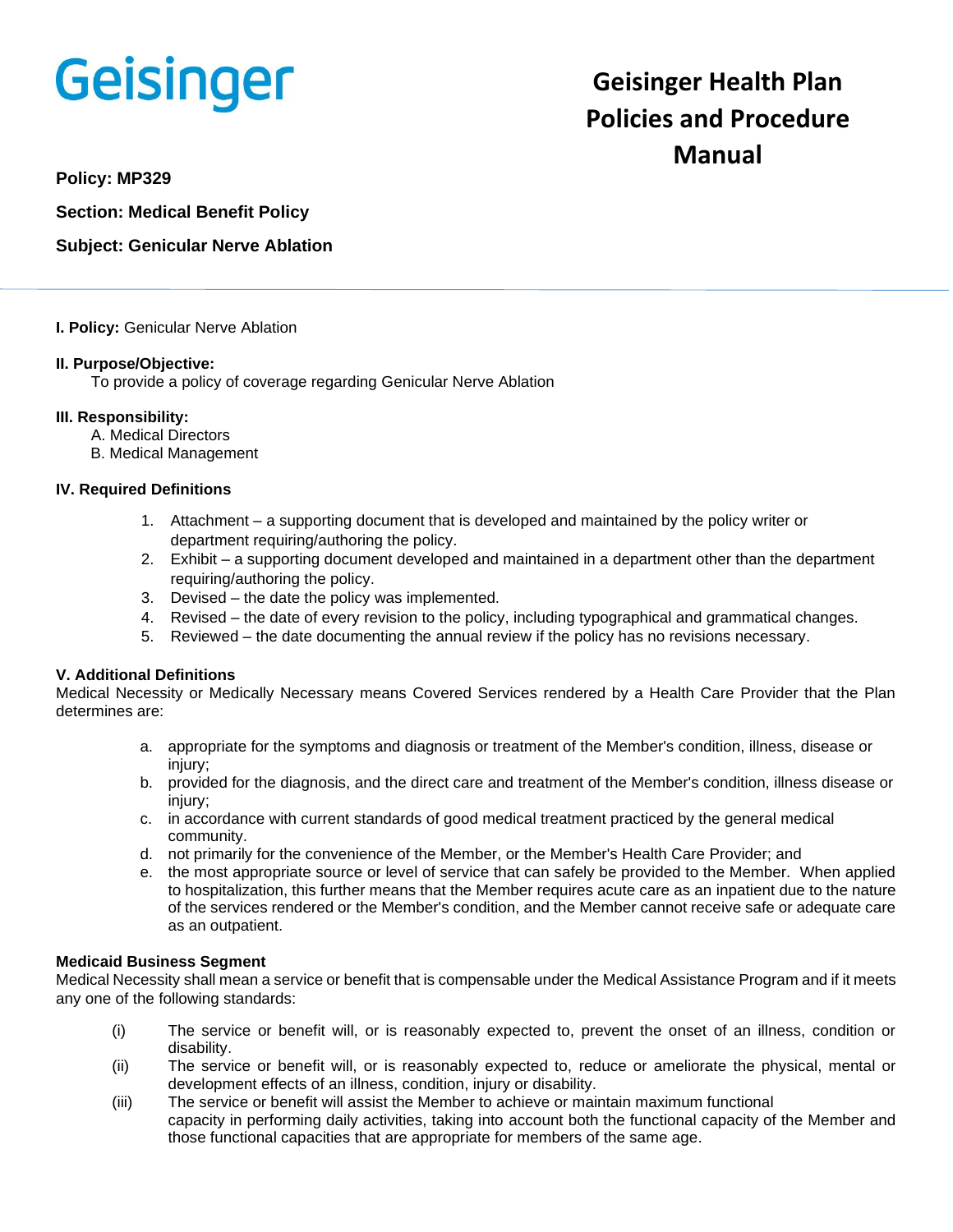**DESCRIPTION:** Genicular Nerve Ablation (e.g., radiofrequency {RFA}, pulsed radiofrequency, cooled radiofrequency {COOLIEF} cryoablation, cryoneurolysis, cryoanalgesia, or chemical neurolysis {chemodenervation}) has been proposed as a treatment for chronic knee pain due to osteoarthritis that have not been effectively managed by pharmacologic or other standard therapies or as a treatment to control pain pre or post knee replacement.

# **INDICATIONS:**

Genicular nerve ablation and cryoanalgesia is considered to be medically necessary to treat chronic knee pain secondary to osteoarthritis when all of the following criteria are met:

- Chronic knee pain secondary to osteoarthritic degeneration; and
- Inadequate response to or contraindication to pharmacologic analgesia; and
- Member is not yet considered a surgical candidate or has comorbidities that preclude surgical intervention

**EXCLUSIONS:** The Plan does **NOT** provide coverage for genicular nerve ablation for chronic knee pain caused by degenerative changes secondary to conditions other than osteoarthritis because it is considered **experimental, investigational or unproven** and therefore **NOT COVERED**. The Geisinger Technology Assessment Committee evaluated this technology and concluded that there is insufficient evidence in the peer-reviewed published medical literature to establish the effectiveness of this test on health outcomes when compared to established tests or technologies.

**Note: A complete description of the process by which a given technology or service is evaluated and determined to be experimental, investigational or unproven is outlined in MP 15 - Experimental Investigational or Unproven Services or Treatment.**

#### **CODING ASSOCIATED WITH: Genicular Nerve Ablation**

*The following codes are included below for informational purposes and may not be all inclusive. Inclusion of a procedure or device code(s) does not constitute or imply coverage nor does it imply or guarantee provider reimbursement. Coverage is determined by the member specific benefit plan document and any applicable laws regarding coverage of specific services. Please note that per Medicare coverage rules, only specific CPT/HCPCS Codes may be covered for the Medicare Business Segment. Please consult the CMS website at www.cms.gov or the local Medicare Administrative Carrier (MAC) for more information on Medicare coverage and coding requirements.*

- 64450 Injection, anesthetic agent; other peripheral nerve or branch [when specified as genicular nerve block]
- 64454 INJECTION(S), ANESTHETIC AGENT(S) AND/OR STEROID; GENICULAR NERVE BRANCHES, INCLUDING IMAGING GUIDANCE, WHEN PERFORMED
- 64624 DESTRUCTION BY NEUROLYTIC AGENT, GENICULAR NERVE BRANCHES INCLUDING IMAGING GUIDANCE, WHEN PERFORMED
- 64640 Destruction by neurolytic agent; other peripheral nerve or branch [when specified as ablation of genicular nerve(s)]
- 64999 Unlisted procedure, nervous system [when specified as cooled or pulsed RF therapy (not destruction) to genicular nerve(s)]

Current Procedural Terminology (CPT®) © American Medical Association: Chicago, IL

## **LINE OF BUSINESS:**

**Eligibility and contract specific benefits, limitations and/or exclusions will apply. Coverage statements found in the line of business specific benefit document will supersede this policy. For Medicare, applicable LCD's and NCD's will supercede this policy. For PA Medicaid Business segment, this policy applies as written.**

#### **REFERENCES:**

Geisinger Technology Assessment Committee Triage Group. Genicular Nerve Ablation for Chronic Knee Pain. August 2019

Choi WJ, Hwang SJ, Song JG, et al. Radiofrequency treatment relieves chronic knee osteoarthritis pain: a double-blind randomized controlled trial. Pain. 2011; 152(3):481-487.

Davis T, Loudermilk E, DePalma M et al. Prospective, multicenter, randomized, crossover clinical trial comparing the safety and effectiveness of cooled radiofrequency ablation with corticosteroid injection in the management of knee pain from osteoarthritis. Reg Anesth Pain Med. 2018; 43(1):84-91.

Davis T, et al. Twelve-month analgesia and rescue, by cooled radiofrequency ablation treatment of osteoarthritic knee pain: results from a prospective, multicenter, randomized, cross-over trial. Reg Anesth Pain Med 2019 Feb 16.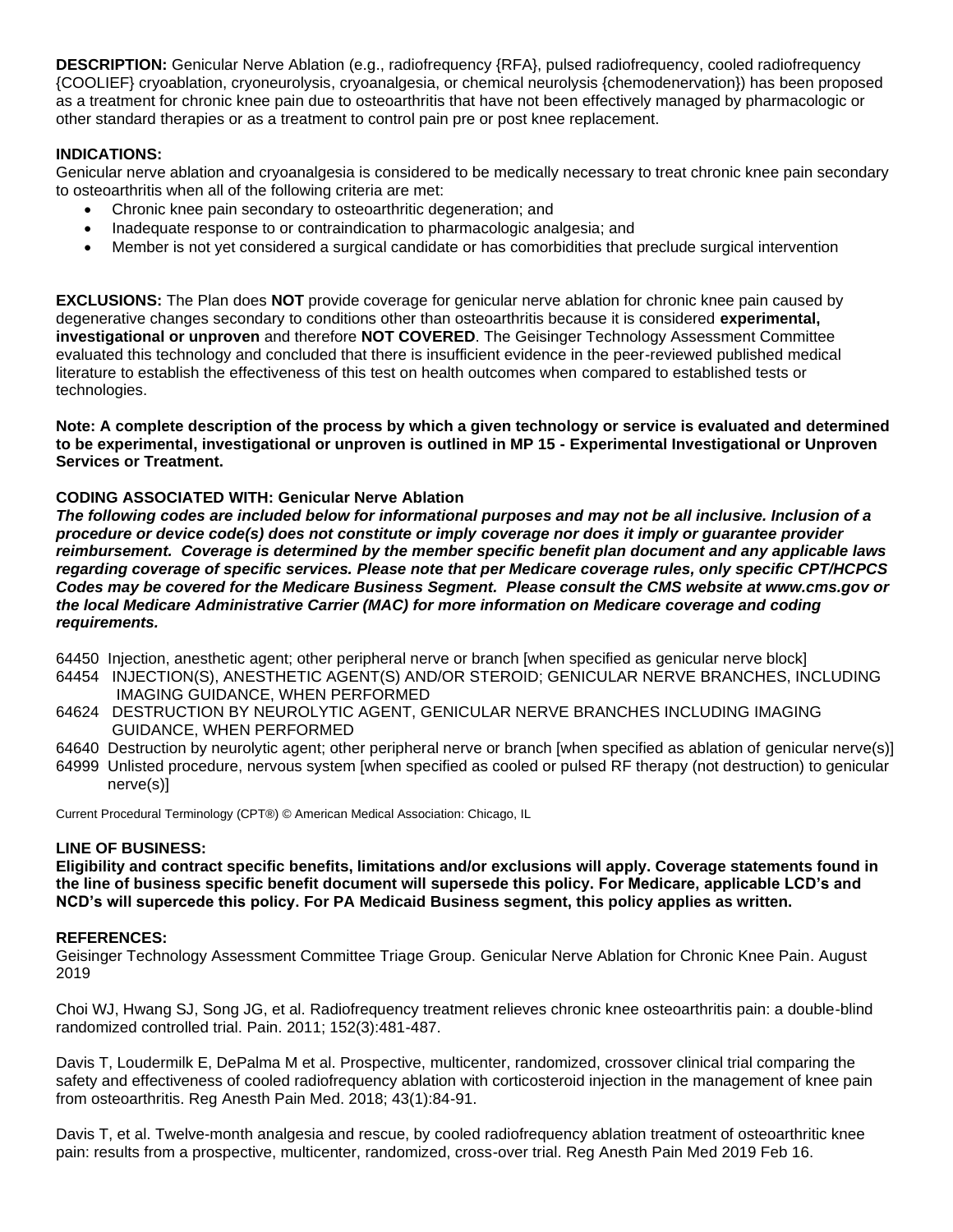Gupta A, Huettner DP, Dukewich M. Comparative effectiveness review of cooled versus pulsed radiofrequency ablation for the treatment of knee osteoarthritis: a systematic review. Pain Physician. 2017; 20(3):155-171.

Iannaccone F, Dixon S, Kaufman A. A review of long-term pain relief after genicular nerve radiofrequency ablation in chronic knee osteoarthritis. Pain Physician. 2017; 20(3):E437-E444.

McCormick ZL, Korn M, Reddy R, et al. Cooled radiofrequency ablation of the genicular nerves for chronic pain due to knee osteoarthritis: six-month outcomes. Pain Med. 2017; 18(9):1631-1641.

Qudsi-Sinclair S, Borrás-Rubio E, Abellan-Guillén JF, et al. A comparison of genicular nerve treatment using either radiofrequency or analgesic block with corticosteroid for pain after a total knee arthroplasty: a double-blind, randomized clinical study. Pain Pract. 2017; 17(5):578-588.

Santana Pineda MM, Vanlinthout LE, Moreno Martín A, et al. Analgesic effect and functional improvement caused by radiofrequency treatment of genicular nerves in patients with advanced osteoarthritis of the knee until 1 year following treatment. Reg Anesth Pain Med. 2017; 42(1):62-68.

Bhatia A, Peng P, Cohen SP. Radiofrequency Procedures to Relieve Chronic Knee Pain: An Evidence Based Narrative Review. Reg Anesth Pain Med. 2016;41(4):501-10

Sari S, Aydin ON, Turan Y, Ozlulerden P, Efe U, Kurt Omurlu I. Which one is more effective for the clinical treatment of chronic pain in knee osteoarthritis: radiofrequency neurotomy of the genicular nerves or intra-articular injection? Int J Rheum Dis. 2016.

Shen WS, Xu XQ, Zhai NN, Zhou ZS, Shao J, Yu YH. Radiofrequency thermocoagulation in relieving refractory pain of knee osteoarthritis. Am J Ther. 2016.

El-Hakeim EH, Elawamy A, Kamel EZ, et al. Fluoroscopic guided radiofrequency of genicular nerves for pain alleviation in chronic knee osteoarthritis: a single-blind randomized controlled trial. Pain Physician 2018;21(2):169–177

Hayes, Inc. Search and Summary. Coolief Cooled RF (Halyard Health, Inc) for Knee and Hip Pain. Lansdale, PA: Hayes, Inc. May 2018a.

Hayes, Inc. Technology Brief. Peripheral Nerve Ablation for Treatment of Osteoarthritic Knee Pain. Lansdale, PA: Hayes, Inc. 2017e. Reviewed September 2018b.

Ikeuchi M, Ushida T, Izumi M, et al. Percutaneous radiofrequency treatment for refractory anteromedial pain of osteoarthritic knees. Pain Med. Apr 2011;12(4):546-551

Radnovich R, Scott D, Patel AT, et. al. Cryoneurolysis to treat the pain and symptoms of knee osteoarthritis: a multicenter, randomized, double-blind, sham-controlled trial. Osteoarthritis and Cartilage 25 (2017) 1247-1256. PMID 28336454

Dasa V, Bliss R, Lensing G, et. al. Clinical Report Cryoneurolysis nerve block for total knee arthroplasty. Myoscience Clinical Reports 2016 1(1): 1-4

Erdem Y, Sir E. The Efficacy of Ultrasound-Guided Pulsed Radiofrequency of Genicular Nerves in the Treatment of Chronic Knee Pain Due to Severe Degenerative Disease or Previous Total Knee Arthroplasty. Med Sci Monit, 2019; 25: 1857-1863

Kim SY, Le PU, et al. Is Genicular Nerve Radiofrequency Ablation Safe? A Literature Review and Anatomical Study. Pain Physician 2016; 19:E697-E705

Kirdmir P, Catay S, Alkaya-Solmaz F. The genicular nerve: radiofrequency lesion application for chronic knee pain. Turk J Med Sci. 2017 Feb 27;47(1):268-272

Kim DH, Lee MS, et al. A Prospective Randomized Comparison of the Efficacy of Ultrasound- vs Fluoroscopy-Guided Genicular Nerve Block for Chronic Knee Osteoarthritis.

Pain Physician 2019; 22:139-146.

Bellini M, Barbieri M. Cooled radiofrequency system relieves chronic knee osteoarthritis pain: the first case-series. Anaesthesiol Intensive Ther 2015;47(1):30-33.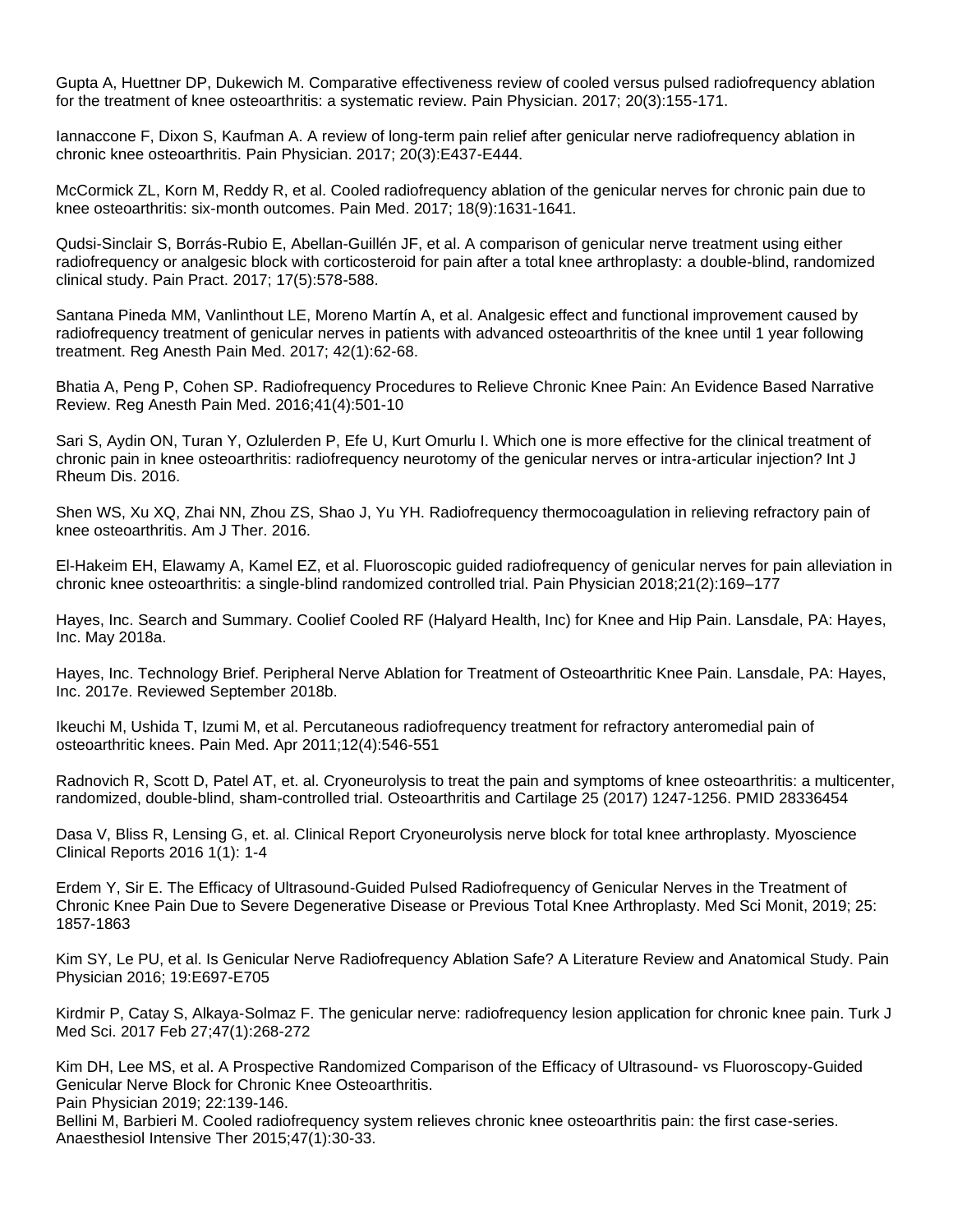Rojhani S, Qureshi Z, Chhatre A. Water-cooled radiofrequency provides pain relief, decreases disability, and improves quality of life in chronic knee osteoarthritis. Am J Phys Med Rehabil 2017;96(1):e5-e8.

Best Doctors. Independent Technology Review. July 3, 2020

Geisinger Technology Assessment Committee Triage Group. Genicular Nerve Ablation and Cryoanalgesia for Chronic Knee Pain. August 2020

Mihalko WM. Cryoneurolysis Prior to Total Knee Arthroplasty Reduces Postoperative Pain and Opioid Use. The 2019 Members Meeting of the Knee Society; 2019; Cape Neddick, ME.

Plessl D, Salomon B, Haydel A, Leonardi C, Bronstone A, Dasa V. Rapid Versus Standard Recovery Protocol Is Associated With Improved Recovery of Range of Motion 12 Weeks After Total Knee Arthroplasty. JAAOS - Journal of the American Academy of Orthopaedic Surgeons. 2020

. Dasa V, Lensing G, Parsons M, Harris J, Volaufova J, Bliss R. Percutaneous freezing of sensory nerves prior to total knee arthroplasty. Knee. 2016;23(3):523-528

Ilfeld BM, Gabriel RA, Trescot AM. Ultrasound-guided percutaneous cryoneurolysis for treatment of acute pain: could cryoanalgesia replace continuous peripheral nerve blocks? Br J Anaesth. 2017;119(4):703-706.

Ilfeld BM, Preciado J, Trescot AM. Novel cryoneurolysis device for the treatment of sensory and motor peripheral nerves. Expert Rev Med Devices. 2016;13(8):713-725.

Hsu M, Stevenson FF. Wallerian degeneration and recovery of motor nerves after multiple focused cold therapies. Muscle Nerve. 2015;51(2):268-275.

Hsu M, Stevenson FF. Reduction in muscular motility by selective focused cold therapy: a preclinical study. J Neural Transm 2014;121(1):15-20

Mclean BC, Nguyen CD, Newman DP. Cryoablation of the Infrapatellar Branch of the Saphenous Nerve Identified by Non-Invasive Peripheral Nerve Stimulator for the Treatment of Non-Surgical Anterior Knee Pain: A Case Series and Review of the Literature. Cureus. 2020;12(6):e8747.

Ilfeld BM, Gabriel RA, Trescot AM. Ultrasound-guided percutaneous cryoneurolysis providing postoperative analgesia lasting many weeks following a single administration: a replacement for continuous peripheral nerve blocks?: a case report. Korean Journal of Anesthesiology. 2017;70(5):567-570.

Gabriel RA, Ilfeld BM. Novel methodologies in regional anesthesia for knee arthroplasty. Anesthesiol Clin. 2018;36(3):387-401.

Hsu M, Stevenson FF. Wallerian degeneration and recovery of motor nerves after multiple focused cold therapies. Muscle & nerve. 2015;51(2):268-275.

Evans PJ, Lloyd JW, Green CJ. Cryoanalgesia: the response to alterations in freeze cycle and temperature. British journal of anaesthesia. 1981;53(11):1121-1127.

Walega D, McCormick, Manning D, et. al. Radiofrequency ablation of genicular nerves prior to total knee replacement has no effect on postoperative pain outcomes: a prospective randomized sham-controlled trial with 6-month follow-up. Reg Anesth Pain Med 2019 Apr 25.

Chen A, Khalouf F, Zora K, et. al. Cooled radiofrequency ablation provides extended clinical utility in the management of knee osteoarthritis: 12 month results from a prospective, multi-center, randomized, cross-over trial comparing cooled radiofrequency ablation to a single hyaluronic acid injection. BMC Musculoskelet Disord 2020 Jun 9;21(1):363

Hunter C, Davis T, Loudermilk E. et. al. Cooled radiofrequency ablation treatment of the genicular nerves in the treatment of osteoarthritic kneed pain: 18 and 24 month results. Pain Preact 2020 Mar;20(3):238-246.

This policy will be revised as necessary and reviewed no less than annually.